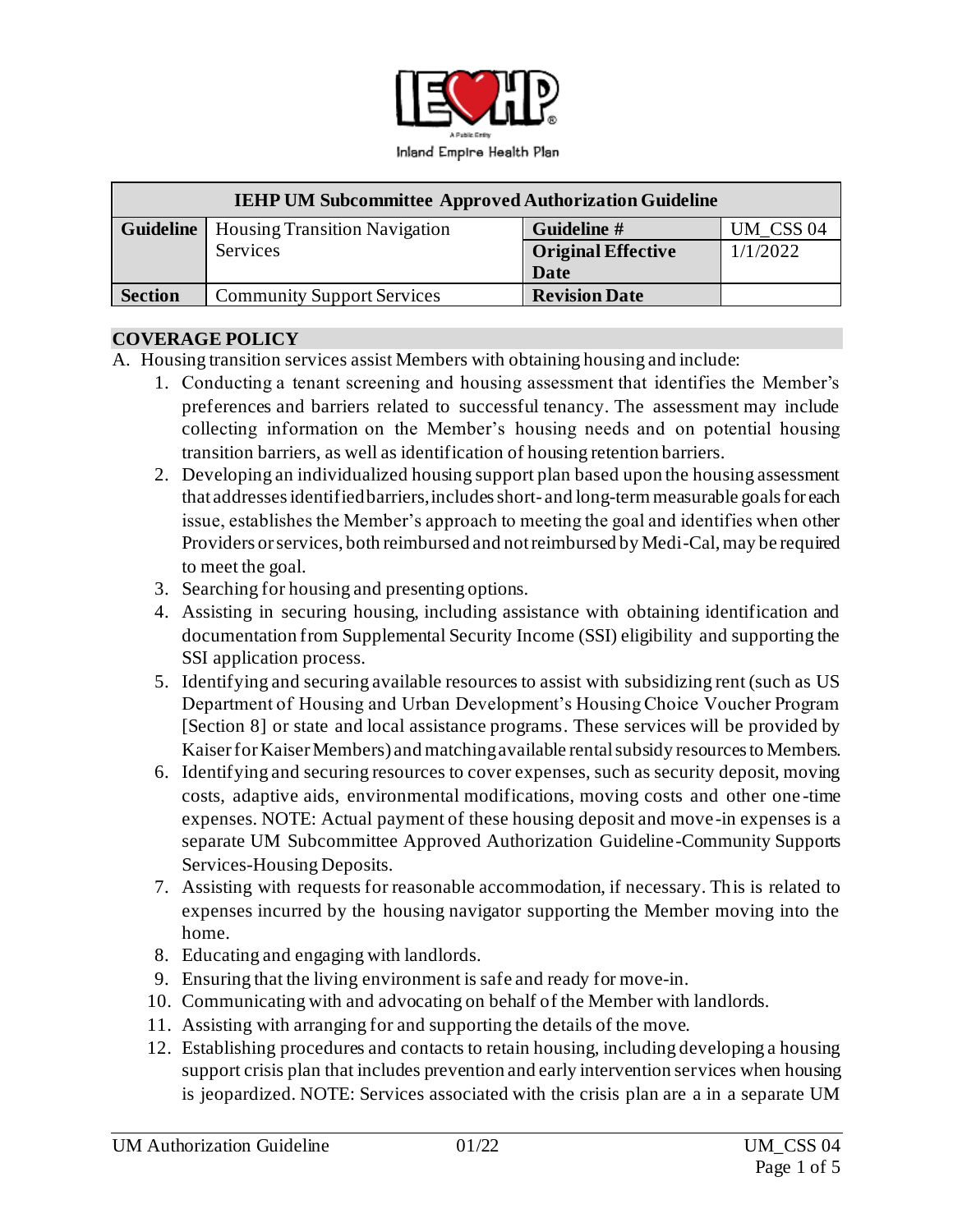Subcommittee Approved Authorization Guideline-Community Supports Services-Housing Tenancy and Sustaining Services.

- 13. Identifying, coordinating, securing or funding non-emergency, nonmedical transportation to assist Members' mobility to ensure reasonable accommodations and access to housing options prior to transition and on move-in day.
- 14. Identifying and coordinating environmental modifications to install necessary accommodations for accessibility. NOTE: Refer to UM Subcommittee Approved Authorization Guideline-Environmental Accessibility Adaptations.
- B. The services provided should be based on individualized assessment of needs and documented in the individualized housing support plan. Members may require and access only a subset of the services listed above.
- C. The services provided should utilize best practices for Members who are experiencing homelessness and who have complex health, disability and /or behavioral health conditions. Examples of best practices include Housing First Harm Reduction, Progressive Engagement, Motivational Interviewing and Trauma-informed Care.
- D. IEHP Members must meet the following to be eligible for Housing Transition Navigation Services:
	- 1. Any Member who received Housing Transition/Navigation Services through the IEHP Housing Initiative OR
	- 2. Members who are prioritized for a permanent supportive housing unit or rental subsidy resource through the local homeless Coordinated Entry System or similar system designed to use information to identify highly vulnerable individuals with disabilities and/or one or more serious chronic conditions and/or serious mental illness, institutionalization or requiring residential services as a result of a substance use disorder and/or is exiting incarceration OR
	- 3. Members who meet the Housing and Urban Development (HUD) definition of homeless as defined in Section 91.5 of Title 24 of the Code of Federal Regulations (including those exiting institutions but not including any limits on the number of days in the institution) and who are receiving enhanced care management, or who have one or more serious chronic conditions and/or serious mental illness and/or is at risk of institutionalization or requiring residential services as a result of a substance use disorder. Note: For purposes of this service, qualifying institutions include hospitals, correctional facilities, mental health residential treatment facilities, substance use disorder residential treatment facilities, recovery residences, Institution for Mental Disease and State Hospitals OR
	- 4. Individuals who meet the HUD definition of at risk of homelessness as defined in Section 91.5 of Title 24 of the Code of Federal Regulations.
	- 5. Active IEHP Membership, excluding those Members for which IEHP is not at risk for entire medical and care management benefits (e.g., Kaiser Members). These services will be provided by Kaiser for Kaiser Members.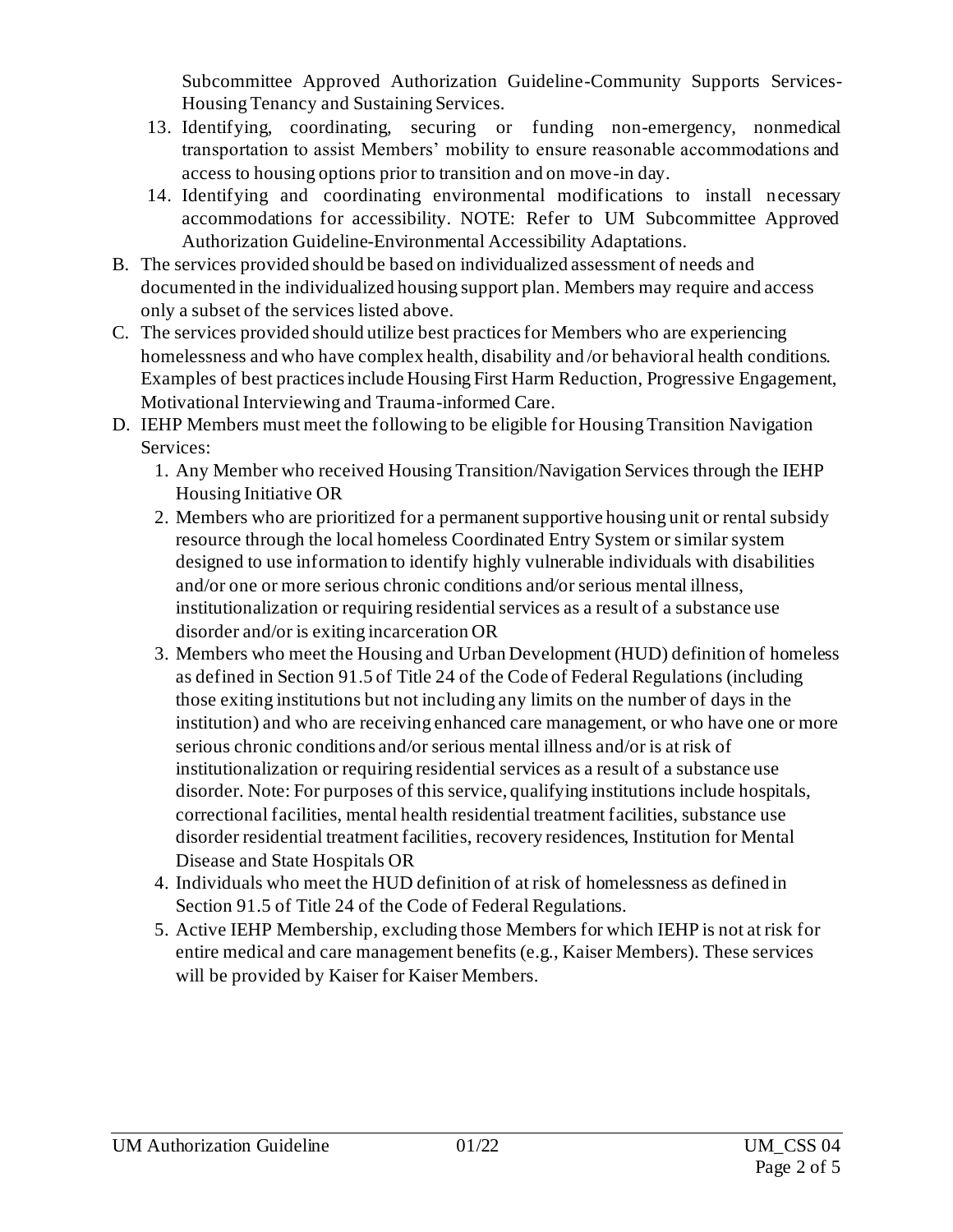### **COVERAGE LIMITATIONS AND EXCLUSIONS**

- A. Services do not include the provision of room and board or payment of rental costs. Coordination with local entities is crucial to ensure that available options for room and board or rental payments are also coordinated with housing services and supports.
- B. Housing Transition/Navigation Services must be identified as reasonable and necessary in the individual's housing support plan.
- C. Individuals may not be receiving duplicate support from other State or local tax or federally-funded programs which should always be considered before using Medi-Cal funding.
- D. This policy applies to all IEHP Medi-Cal, Cal MediConnect, and dual eligible Members for whom Medicare is the primary insurer (MMD 88), who meet eligibility criteria for this service.
- E. Actual payment of housing deposits and move-in expenses is covered in the UM Subcommittee Approved Authorization Guideline, Housing Deposits.
- F. Service duration can be as long as necessary.

# **ADDITIONAL INFORMATION**

Members who meet the eligibility requirements for Housing Transition/Navigation Services should also be assessed for enhanced care management and Housing and Tenancy Support Services. When enrolled in enhanced care management, community support services should be managed in coordination with enhanced care management Providers. When Members receive more than one of these services, the managed care plan should ensure services are coordinated by an enhanced care management Provider whenever possible to minimize the number of care/case management transitions experienced by Members and to improve overall care coordination and management. One exception to this is for benefits advocacy which may require providers with a specialized skill set.

## **CLINICAL/REGULATORY RESOURCE**

CalAIM is an initiative by the Department of Health Care Services (DHCS) to improve the quality of life and health outcomes of Medi-Cal beneficiaries. A key feature of CalAIM is the introduction of a menu of In Lieu of Services (ILOS), medically appropriate and cost-effective alternatives to services covered under the State Plan. Federal regulation allows states to permit Medicaid managed care organizations to offer ILS as an option to Members (Code of Federal Regulations).

### **DEFINITION OF TERMS**

Homelessness (Code of Federal Regulations):

- 1. An individual or family who:
	- a. Has an annual income below 30 percent of median family income for the area, as determined by HUD
	- b. Does not have sufficient resources or support networks, e.g., family, friends, faithbased or other social networks, immediately available to prevent them from moving to an emergency shelter or a supervised publicly or privately operated shelter designed to provide temporary living accommodations and meets one of the following conditions:
		- i. Has moved because of economic reasons two or more times during the sixty days immediately preceding the application for homelessness prevention assistance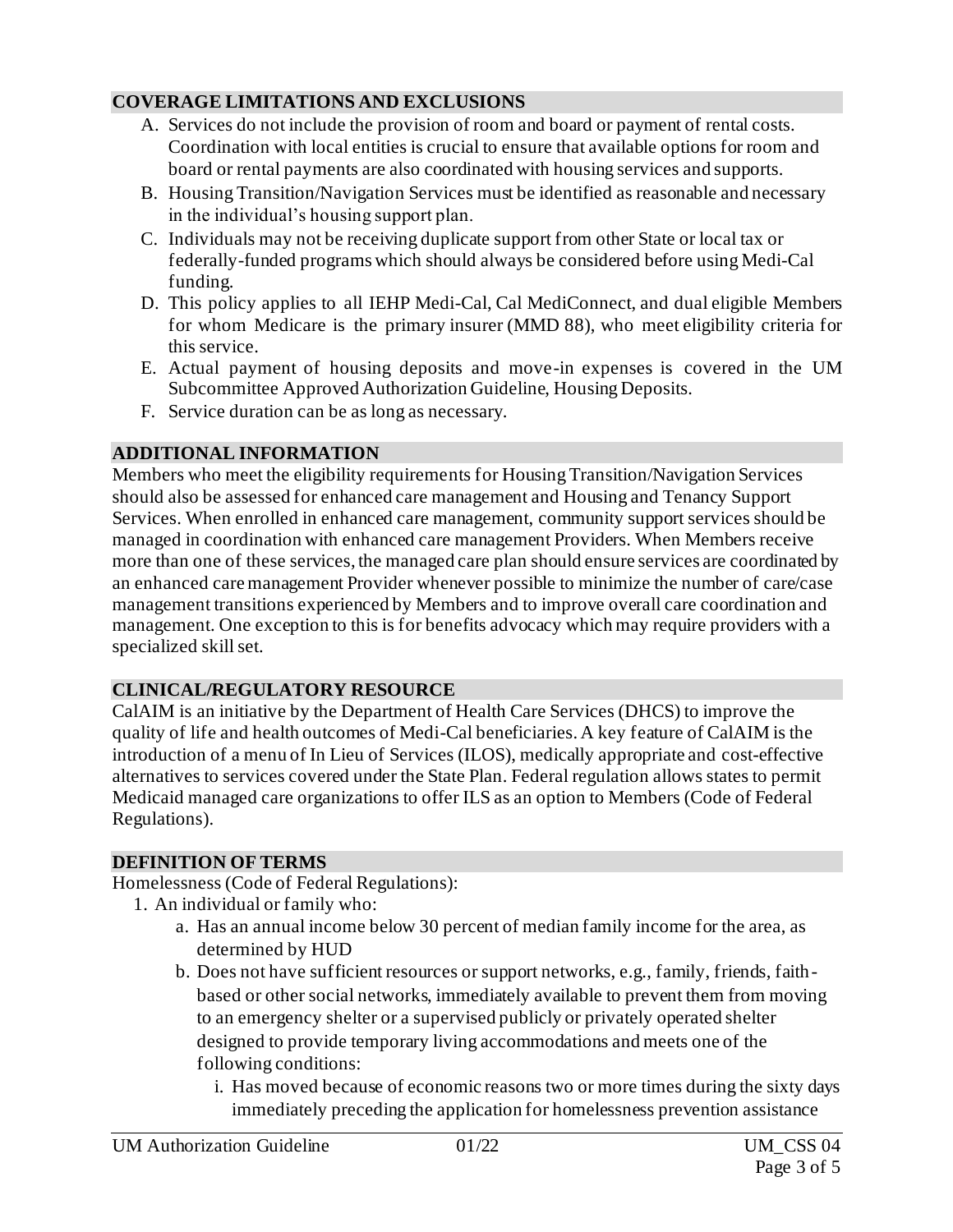- ii. Is living in the home of another because of economic hardship
- iii. Has been notified in writing that their right to occupy their current housing or living situation will be terminated within twenty-one days after the date of application for assistance
- c. Lives in a hotel or motel and the cost of the hotel or motel is not paid by charitable organizations or by federal, State or local government programs for low-income individuals
- d. Lives in a single-room occupancy or efficiency apartment unit in which there reside more than two persons or lives in a larger housing unit in which there reside more than 1.5 people per room, as defined by the US Census Bureau
- e. Is exiting a publicly-funded institution or system of care such as a health care facility, mental health facility, foster care or other youth facility or correction program or institution
- f. Otherwise lives in housing that has characteristics associated with instability and an increased risk of homelessness as identified in the recipient's approved consolidated plan.
- 2. A child or youth who does not qualify as homeless under this section but qualifies as homeless under section 387(3) of the Runaway and Homeless Youth Act (42 United State Code 5732a (3)), section 637(11) of the Head Start Act (42 U.S. Code 9832(11)), section 41403(6) of the Violence Against Women Act of 1994 (42 U.S. Code 14043e-2(6)), section 330 (h)(5)(A) of the Public Health Service Act (42 U.S. Code 254b(h)(5)(A)), section 3(m) of the Food and Nutrition Act of 2008 (7 U.S. Code 2012 (m)), or section 17(b)(15) of the Child Nutrition Act of 1966 (42 U.S. Code 1786(b)(15)) or
- 3. A child or youth who does not qualify as homeless under this section but qualifies as homeless under section 725(2) of the McKinney-Vento Homeless Assistance Act (42 U.S. Code 11434a(2)) and the parent(s) or guardian(s) of that child or youth is living with her or him.
- 4. Individuals who are determined to be at risk of experiencing homelessness are eligible to receive Housing Transition Navigation services if they have significant barriers to housing stability and meet at least one of the following:
	- a. Have one or more serious chronic conditions
	- b. Have a serious mental illness
	- c. Are at risk of institutionalization or overdose or are requiring residential services because of a substance use disorder or have a serious emotional disturbance (children and adolescents)
	- d. Are receiving Enhanced Care Management
	- e. Are Transition-Age Youth with significant barriers to housing stability such as one or more convictions, a history of foster care, involvement with the juvenile justice or criminal justice system and/or have serious mental illness and/or are children or adolescents with serious emotional disturbance and/or who have been victims of trafficking or domestic violence.

Reasonable Accommodation – a change, exception, or adjustment to a rule, policy, practice, or service that may be necessary for a Member with disabilities to have an equal opportunity to use and enjoy a dwelling.